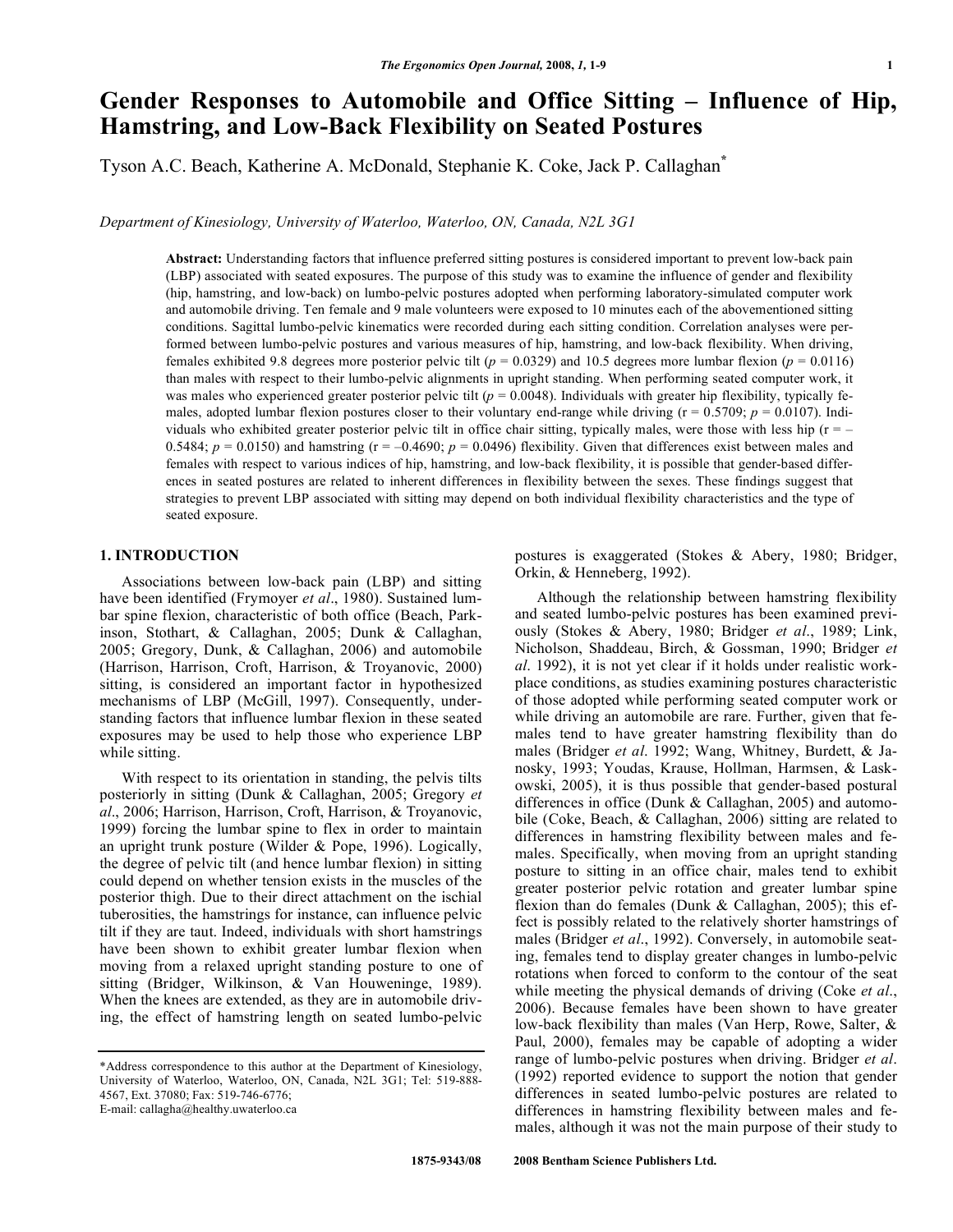directly discuss gender differences, nor did they examine the influence of flexibility on automobile driving postures. Furthermore, we are unaware of previous attempts to directly examine whether gender-based differences in other indices of hip and low-back flexibility may be related to differences that males and females exhibit in seated office or automobile lumbo-pelvic postures.

 The purpose of this study was to directly compare postures assumed in office chair sitting and automobile driving, and to examine whether relationships exist between gender and flexibility (hip, hamstring, and low-back) and the lumbopelvic postures assumed while sitting in an office chair and an automobile seat.

# **2. METHODS**

#### **2.1. Experimental Protocol**

 The experimental protocol was approved by the University of Waterloo's Office of Research Ethics and study participants were required to provide written informed consent before partaking in the experiment. To maximize the generalizability of any findings, only participants who indicated that they regularly engage in seated computer work and automobile driving were recruited.

 A convenience sample of 19 university students who met inclusion criteria were exposed to two sitting conditions: laboratory-simulated computer work and automobile driving. Exposure order was randomized between study participants. Duration of exposure for each sitting condition was 10 minutes, as it was the acute (immediate) response that was of interest in this study. Changes in the mechanical properties of the seat cushions or body tissues (e.g., deformation due to creep) would be expected in longer testing protocols (Beach *et al*., 2005) and would have prohibited the testing of both sitting conditions in a single laboratory visit. Physical characteristics of study participants are summarized in Table **1**.

 While sitting in the office chair, participants performed a standardized mouse-based computer task (Solitaire, Windows XP, © Microsoft Corporation). Based on typical ergonomic recommendations, participants were assisted in adjusting the work-station to a position that lead to initial thigh-leg (knee) and arm-forearm (elbow) angles of about 90 degrees with the arm vertical.

**Table 1. Number and Physical Characteristics of Study Participants. Mean (SEM) Values are Provided** 

| Gender  | N  | Age, yrs  | Stature, m | Mass, kg  |
|---------|----|-----------|------------|-----------|
| Females | 10 | 23.9(0.8) | 1.65(0.01) | 65.7(2.3) |
| Males   | q  | 24.4(0.9) | 1.79(0.02) | 84.2(4.5) |

 While sitting in the driving simulator, participants drove around an oval track course displayed on a television above the dashboard (Grand Turismo 2, Polyphony, 1999). The driving simulator consisted of the following: automobile seat (model: Toyota Camry 889N), dashboard and steering wheel, and pedals (accelerator and brake). Dimensions of the simulator were designed to mimic their equivalents in a Toyota Camry. Participants were encouraged to adjust the

seat to a position that was considered representative of that preferred in genuine automobile driving. Adjustments could be made to the seat pan height (vertical distance from the floor), backrest and seat pan inclination, and the distance between the front edge of the seat pan and the fixed position of the dashboard and pedals (Durkin, Harvey, Hughson, & Callaghan, 2006).

 Three repeats of the following flexibility tests were conducted before the first sitting condition, between the first and second sitting condition, and after the last sitting condition. Once acquainted with the objectives of the study, a Canadian Registered Physiotherapist recommended the following flexibility tests:

- Hip Flexibility Test: While lying supine, participants were asked to flex the right hip by grasping the posterior aspect of the distal thigh (with knee flexed) and "pulling" it to their chest;
- Hamstring Flexibility Test: Once maximum hip flexion was achieved (as above), participants were asked to extend their knee joint maximally;
- Sit-and-Reach Test: A combined measure of lowback, hip, and hamstring flexibility was made using the sit-and-reach test (c.f., Barlow *et al*., 2004). While seated on the floor with knees fully extended and ankles fixed at approximately 90 degrees, participants flexed maximally about the lumbar spine and hips by reaching with hands as far forward as possible along a ruler attached to a sit-and-reach test jig.

 Details regarding the quantification of flexibility (based on the above tests) are summarized in Fig. (**1**) and calculations are outlined in Section 2.2.

## **2.2. Data Collection, Processing, and Reduction**

 Trunk, hip, and knee postures were characterized based on the positions of infrared light-emitting diodes (IRED) taped to the skin overlying the lateral aspect of the right humeral head, greater trochanter, tibial tuberosity, and malleolus. IRED positions were digitized at a rate of 32 Hz (Optotrak Certus System, Northern Digital Inc., Waterloo, ON, Canada).

 Hip flexibility was calculated as the angle between the right thigh and the horizontal ( $\varphi$  in Fig. (1A)) when maximum range of motion was achieved in the hip flexibility test. Hamstring flexibility was calculated by adding the above measure  $(\varphi$  in Fig.  $(1A)$ ) to the angle between the (extended) right thigh and the right shank ( $[180 - \varepsilon]$  in Fig. (1B)) when maximum range of motion was achieved in the hamstring flexibility test. Sit-and-reach test values were quantified as the linear displacement of the fingertips along a ruler attached to the sit-and-reach test jig  $(\chi$  in Fig. (1C)). Mean values from the three repeats were used to provide stable flexibility measures. For all measures of flexibility, larger values corresponded to greater flexibility.

 Accelerometers (EGCS-DO-50, Entran Devices Inc., Fairfield, NJ, USA), taped to the skin over the sacrum and L1 spinous process, were used as inclinometers (c.f., Hansson, Asterland, Holmer, & Skerfving, 2001) to characterize lumbo-pelvic postures while sitting (Singer, Dunk, &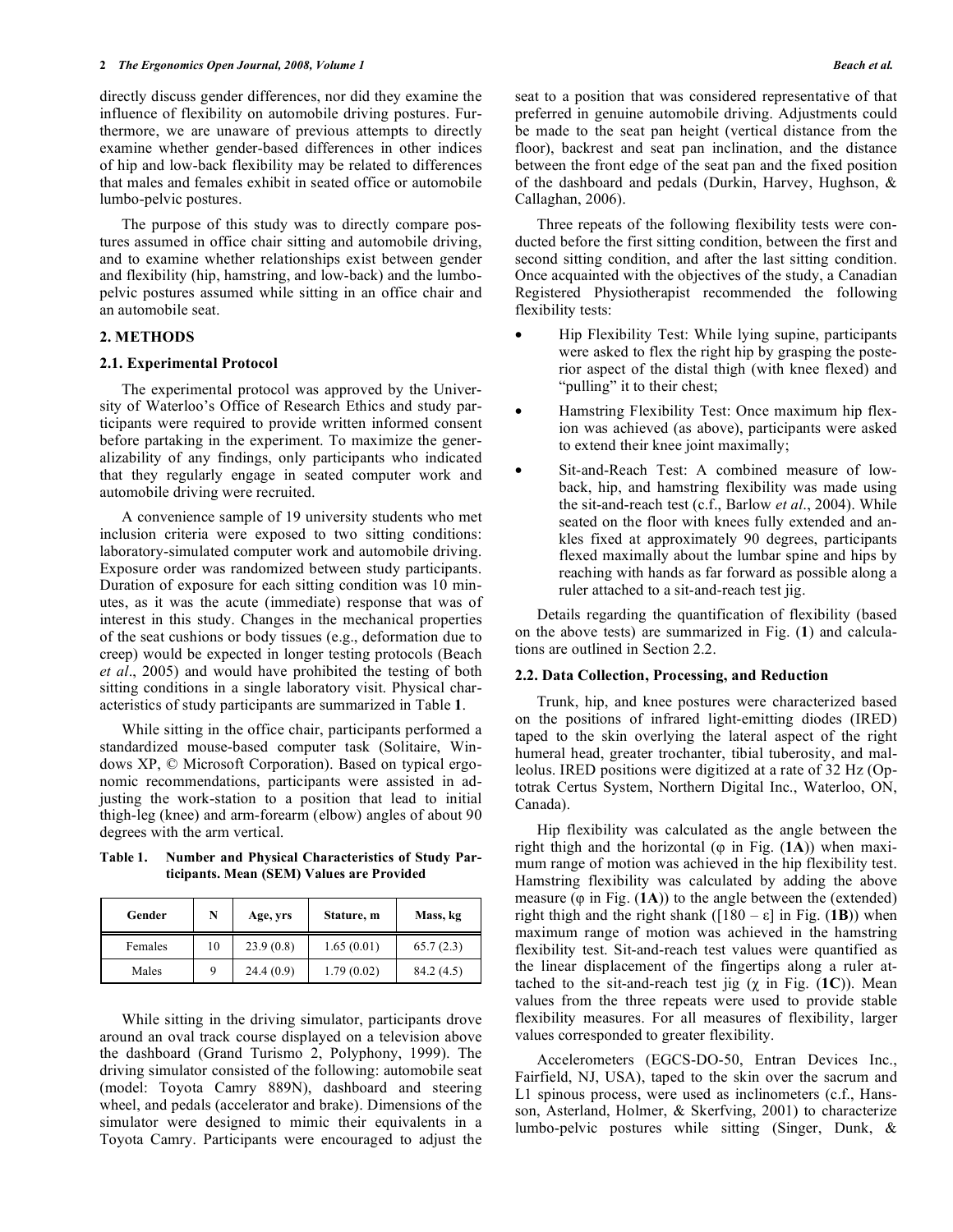

**Fig. (1). (A)** Hip flexibility ( $\varphi$ ), (**B**) hamstring flexibility ( $\varphi$  + [180  $- \varepsilon$ ]), and (**C**) sit-and-reach ( $\gamma$ ) measures. For all measures, larger values correspond to greater flexibility.

Callaghan, 2007). Accelerometer signals were amplified (MSA-6, AMTI, Watertown, MA, USA) and digitized at a rate of 1024 Hz with a 16-bit analog-to-digital conversion system (Optotrak Data Acquisition Unit II, Northern Digital Inc., Waterloo, ON, Canada). Sacral inclination was considered representative of anterior/posterior pelvic tilt, and lumbar flexion/extension angles were calculated as the difference between inclinations of the two accelerometers. To remove high-frequency noise from the signals, these posture data were filtered using a zero-lag fourth-order digital Butterworth filter with an effective cut-off frequency of 3 Hz. Lumbar flexion angles were further normalized to the mean of three maximum voluntary toe-touching trials performed before sitting trials.

#### **2.3. Statistical Analyses**

 Repeated measures analyses of variance (general linear model) with one within factor (sitting condition) and one between factor (gender) were used to compare dependent variables. When statistically significant interaction effects were detected in the initial analyses, data were separated based on gender and re-analyzed using repeated measures analyses of variance (general linear model) with one within factor (sitting condition). To determine whether (and to what degree) linear relationships existed between flexibility and lumbo-pelvic postures in sitting, correlation analyses were performed. In all statistical tests,  $p < 0.05$  was considered statistically significant.

#### **3. RESULTS**

#### **3.1. Seated Postures**

 Significantly greater posterior pelvic tilt was observed in automobile driving than in office chair sitting (Fig. **2**); this response was consistent in both males ( $p = 0.0164$ ) and females ( $p = 0.0003$ ). Female participants exhibited significantly greater lumbar flexion angles in automobile driving than those observed during office chair sitting  $(p = 0.0245)$ , although lumbar flexion angles in males were not significantly different between the sitting conditions ( $p = 0.5094$ ) (Fig. **3**). Across all participants, statistically significant differences in trunk ( $p = 0.0018$ ), hip ( $p = 0.0494$ ), and knee ( $p = 0.0494$ ) < 0.0001) angles were detected between the sitting conditions (Fig. **4**).

 No gender-based differences were revealed in pelvic tilt  $(p = 0.4337)$  or lumbar flexion  $(p = 0.4181)$  for driving postures (Figs **2**,**3**). Although, it was observed that in upright standing, female pelvis' were 9.8 degrees more anteriorly tilted ( $p = 0.0329$ ) and their lumbar spines were 10.5 degrees more extended ( $p = 0.0116$ ); this indicated that females exhibited more marked changes in lumbo-pelvic postures when moving from upright standing to sitting in an automobile seat. In office chair sitting, no statistically significant genderbased differences were observed in lumbar flexion  $(p =$ 0.1399); however posterior pelvic tilt was significantly greater in males than in females in office chair sitting  $(p =$ 0.0048) (Fig. **2**). No significant gender-based differences were detected in mean trunk ( $p = 0.1390$ ), hip ( $p = 0.4142$ ), or knee ( $p = 0.4718$ ) postures during sitting.

## **3.2. Relationships between Flexibility and Postures**

 Females exhibited significantly greater sit-and-reach test measures than males ( $p = 0.0132$ ). Females also tended to exhibit greater hip and hamstring flexibility than males; however gender-based differences in hip and hamstring flexibility measures were not statistically significant (Table **2**). In office chair sitting, individuals who exhibited greater posterior pelvic tilt were those with lower hip ( $r = -0.5484$ ; *p*  $= 0.0150$ ) and hamstring (r = -0.4690; *p* = 0.0496) flexibility measures (Fig. **5**). In automobile driving, a different response was observed. Specifically, individuals with greater hip flexibility adopted lumbar flexion postures that were closer to their maximum voluntary end-range while driving  $(r = 0.5709; p = 0.0107)$  (Fig. 6).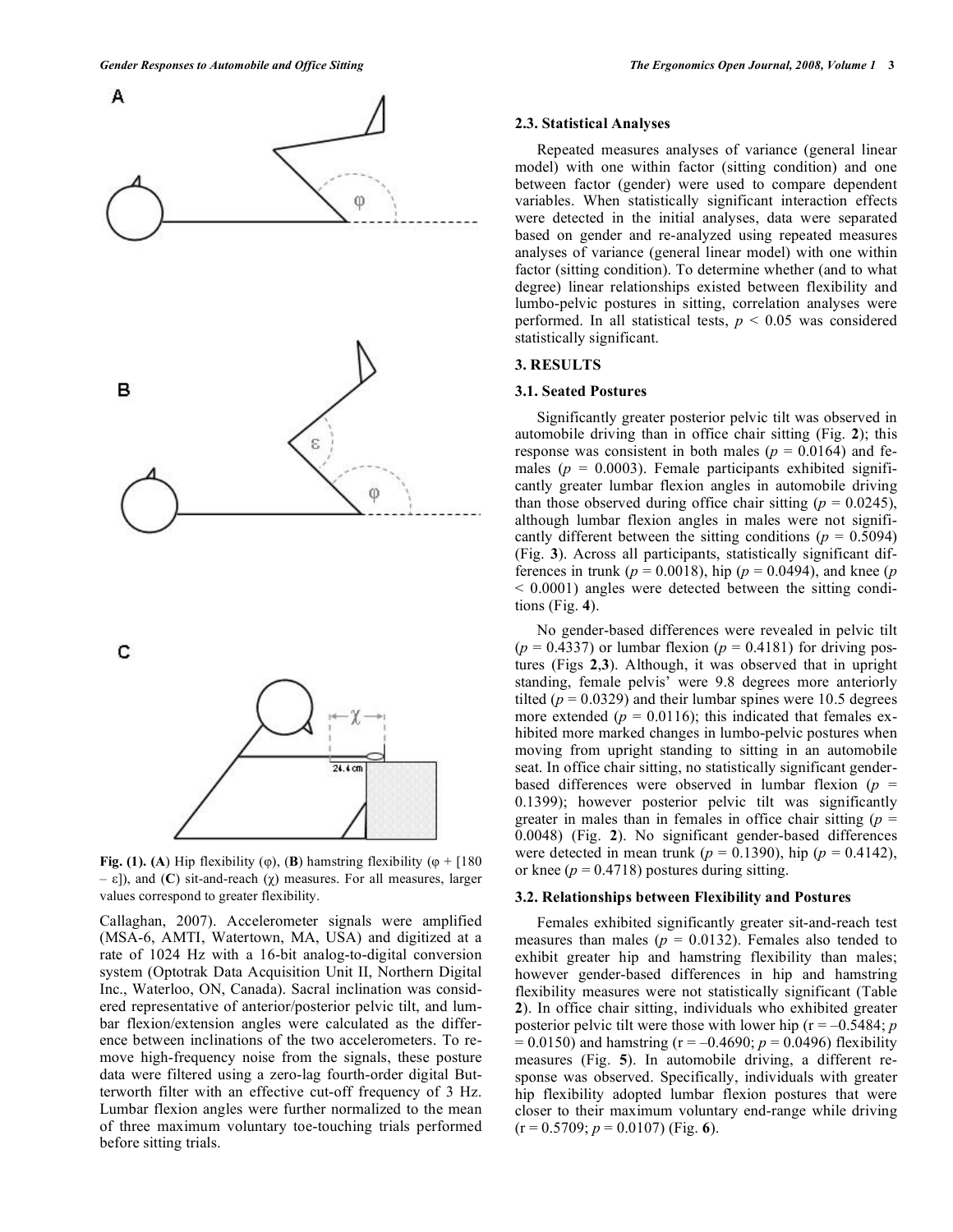

**Fig. (2).** Mean posterior pelvic tilt angles during sitting; error bars represent the SEM. \*indicates that means are significantly different from one another (*p* < 0.05). A and B indicate that posterior pelvic tilt angles were significantly different between males and females during office chair sitting (*p* = 0.0048). Posterior pelvic tilt angles were not significantly different between males and females while automobile driving (*p*  $= 0.4337$ ).



Fig. (3). Mean lumbar flexion angles during sitting; error bars represent the SEM. \*indicates that means are significantly different from one another ( $p < 0.05$ ).

# **4. DISCUSSION**

#### **4.1. Study Summary**

 Seated postures have been described in potential LBPgenerating mechanisms (McGill, 1997). It is therefore important to understand the factors that can influence postures assumed during various seated exposures. Investigated in this study was the influence of personal characteristics (i.e., gender and flexibility) on postures adopted when performing seated computer work and simulated automobile driving. It was generally found that males and females responded differently to the seated exposures examined, and there was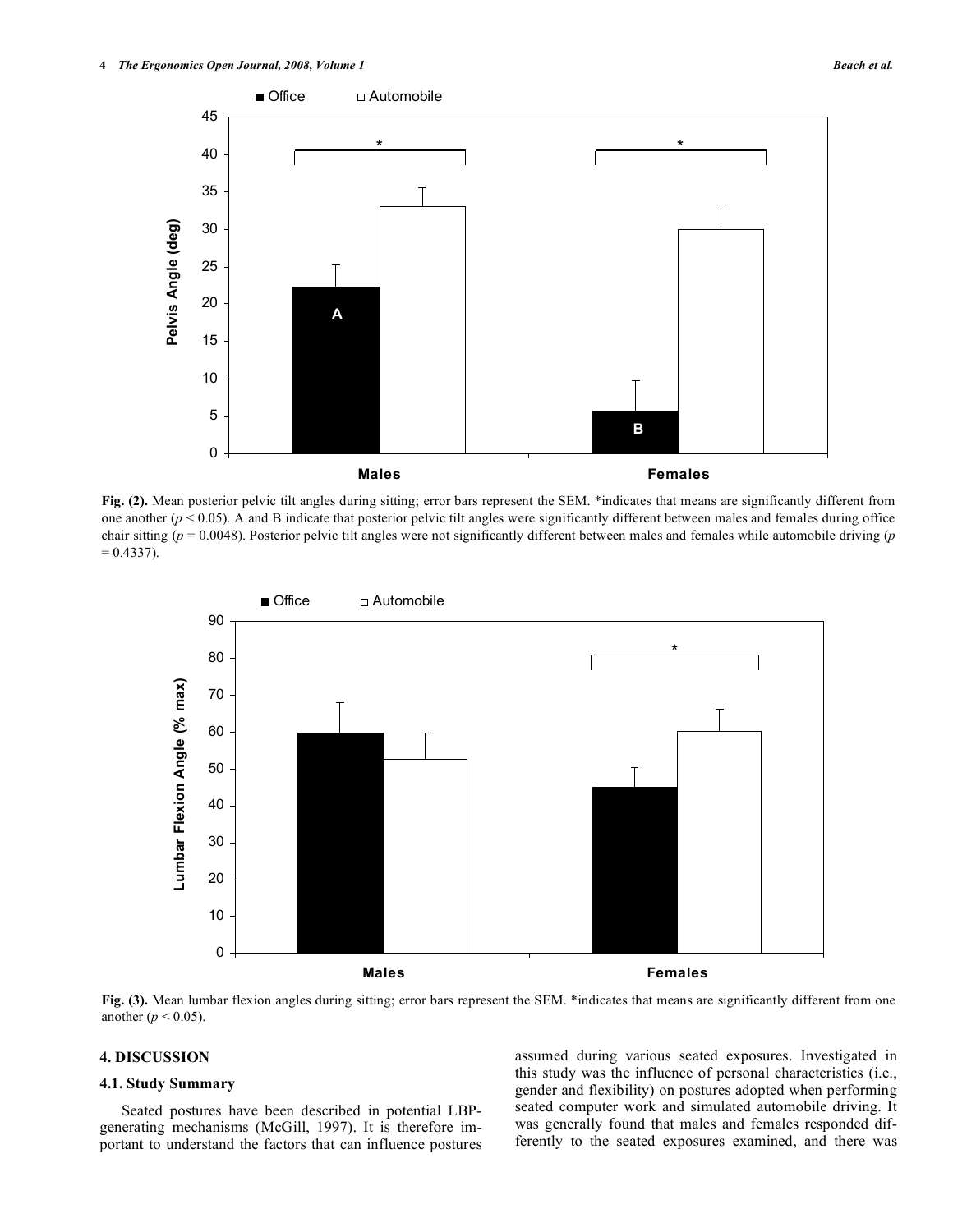

**Fig. (4).** Mean trunk, hip, and knee angles during sitting; error bars represent the SEM. \* indicates that means are significantly different from one another ( $p < 0.05$ ). For presentation purposes, the ordinate begins at 60 degrees.

some evidence to suggest that these gender-based differences were related to inter-individual variations in hip, hamstring, and low-back flexibility. Specific results are addressed in the subsequent sections, as are the clinical implications and limitations of this study.

## **4.2. Integration of Results with Previous Research**

 Consistent with previous research was the observation that females tended to have more hamstring (Bridger *et al*., 1992; Wang *et al*., 1993; Youdas *et al*., 2005) and low-back (Van Herp *et al*., 2000) flexibility than males. These findings offer a potential explanation for the gender-based differences that have been observed in office chair sitting (Dunk & Callaghan, 2005; Gregory *et al*., 2006) and automobile driving (Coke *et al*., 2006) postures and could be related to the gender-specific changes reported in passive lumbar flexion stiffness following exposure to prolonged office chair sitting (Beach *et al*., 2005). In both office chair sitting and automobile driving, statistically significant linear relationships were detected in this study between measures of participant flexibility and lumbo-pelvic postures. While sitting in an office chair, individuals with lower hip and hamstring flexibility, typically males, exhibited greater posterior pelvic tilt. Although no statistically significant correlations were detected between flexibility and lumbar postures in office chair sitting, consistent with previous findings (Gregory *et al*., 2006), males tended to flex their lumbar spine to a greater percentage of their voluntary maximum end-range than did females while sitting on an office chair. Given that lumbar spine curvature is influenced by pelvic orientation (Delisle, Gagnon, & Sicard, 1997), this observation was predictable. Conversely, when performing simulated automobile driving, those individuals with greater hamstring flexibility tended to

exhibit greater lumbar flexion. This finding was not anticipated, but may indicate that automobile seats provide less freedom for the user to adopt a variety of preferred postures. It should be emphasized that even though statistically significant relationships between flexibility measures and postural data were observed, these data were only weakly to moderately correlated likely due to the small sample size.

 The notion that hamstring flexibility is related to the lumbo-pelvic postures assumed while sitting is not new. Keegan (1953) proposed that levels of tension in the posterior thigh muscles influence the degree of pelvic tilt and lumbar curvature in sitting. Previous studies have demonstrated that individuals with relatively short hamstrings tend to exhibit greater posterior pelvic tilt (Bridger *et al*., 1992) and greater lumbar flexion (Stokes & Abery 1980; Bridger *et al*., 1989; Bridger *et al*., 1992) when seated. Conversely, in their study examining whether relationships existed between hamstring muscle length of males and their lumbar postures while sitting on "conventional" and "kneeling" chairs, Link *et al*. (1990) did not find an association between these variables. They attributed the lack of an association found to the ineffectiveness of hamstring muscle action while knees of study participants were flexed. However, Stokes and Abery (1980) observed that individuals with the shortest hamstrings exhibited greater lumbar flexion even when knee angles were similar to those in office chair sitting (enclosed angle between thigh and leg  $\sim$  90 degrees); extending the knees by 45 degrees had no additional effect on the sitting lumbar curvature in those who exhibited the least hamstring flexibility. Perhaps if Link *et al*. (1990) had included females in their study or if other sitting conditions were examined, consistent relationships between hamstring flexibility and lumbar curvature during sitting would have surfaced. Although it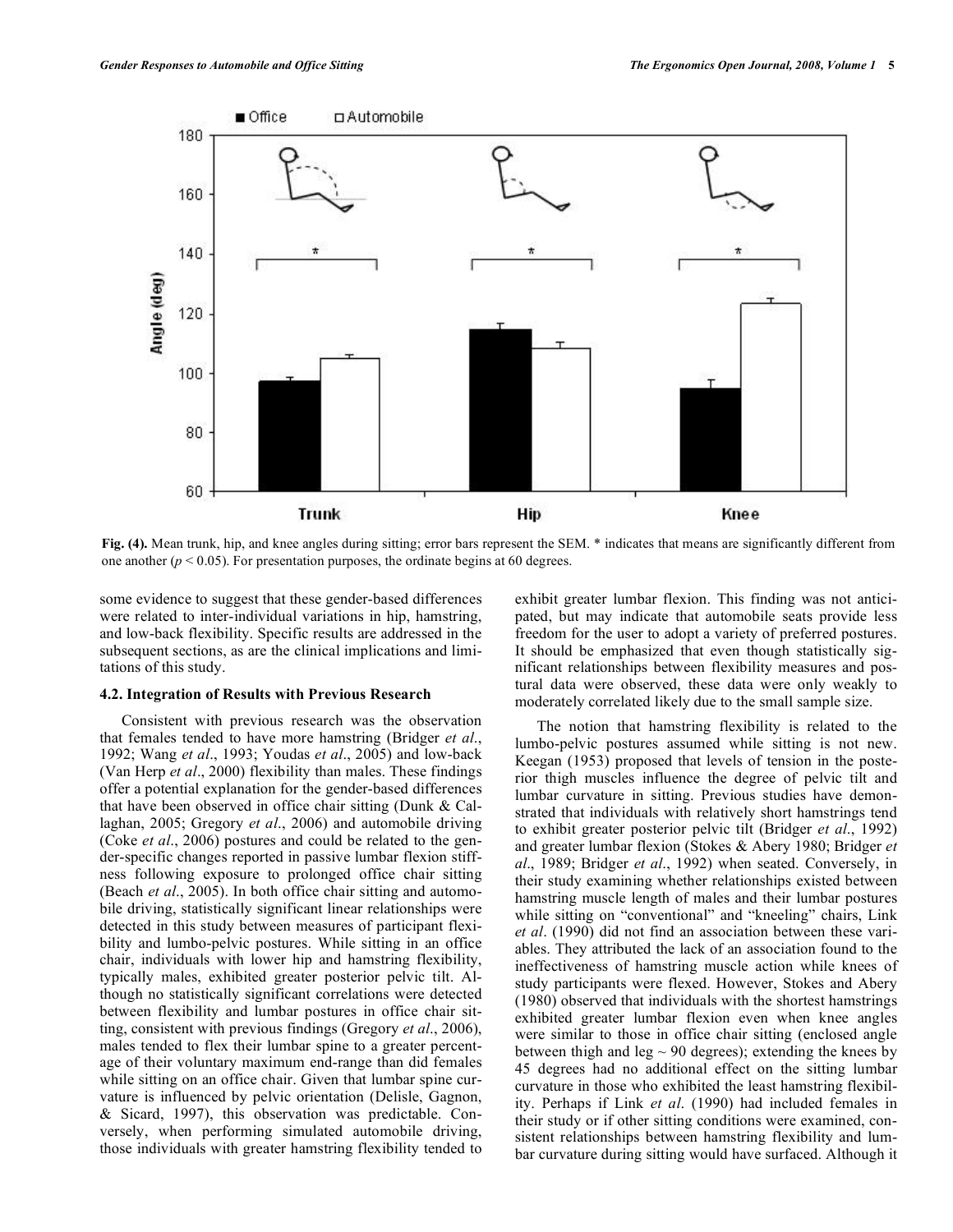

**Fig. (5).** Relationship between pelvic tilt angles in office chair sitting and hip ( $\blacksquare$  males;  $\blacktriangle$  females) and hamstring ( $\Box$  males;  $\triangle$  females) flexibility. Positive (negative) pelvic tilt angles represent posterior (anterior) rotation with respect to vertical.



Fig. (6). Relationship between hamstring flexibility and lumbar flexion postures in automobile driving ( $\blacksquare$  males;  $\blacktriangle$  females).

should be noted that while Bridger *et al*. (1992) noted gender differences, Stokes and Abery (1980) did not observe differences attributed to gender.

 The results of this study revealed that postures assumed while performing seated computer work differ significantly from those in automobile driving. In automobile driving, both males and females exhibited greater trunk reclination, knee extension, and hip flexion than measured in office chair sitting. These differences were expected given inherent differences between the physical characteristics of the seats and the tasks performed while sitting. Taking into account the collective findings of our previous experiments (Dunk & Callaghan, 2005; Gregory *et al*., 2006; Coke *et al*., 2006), differences measured in this study between lumbo-pelvic postures in office chair sitting and automobile driving were also expected. Consistent with our previous work was the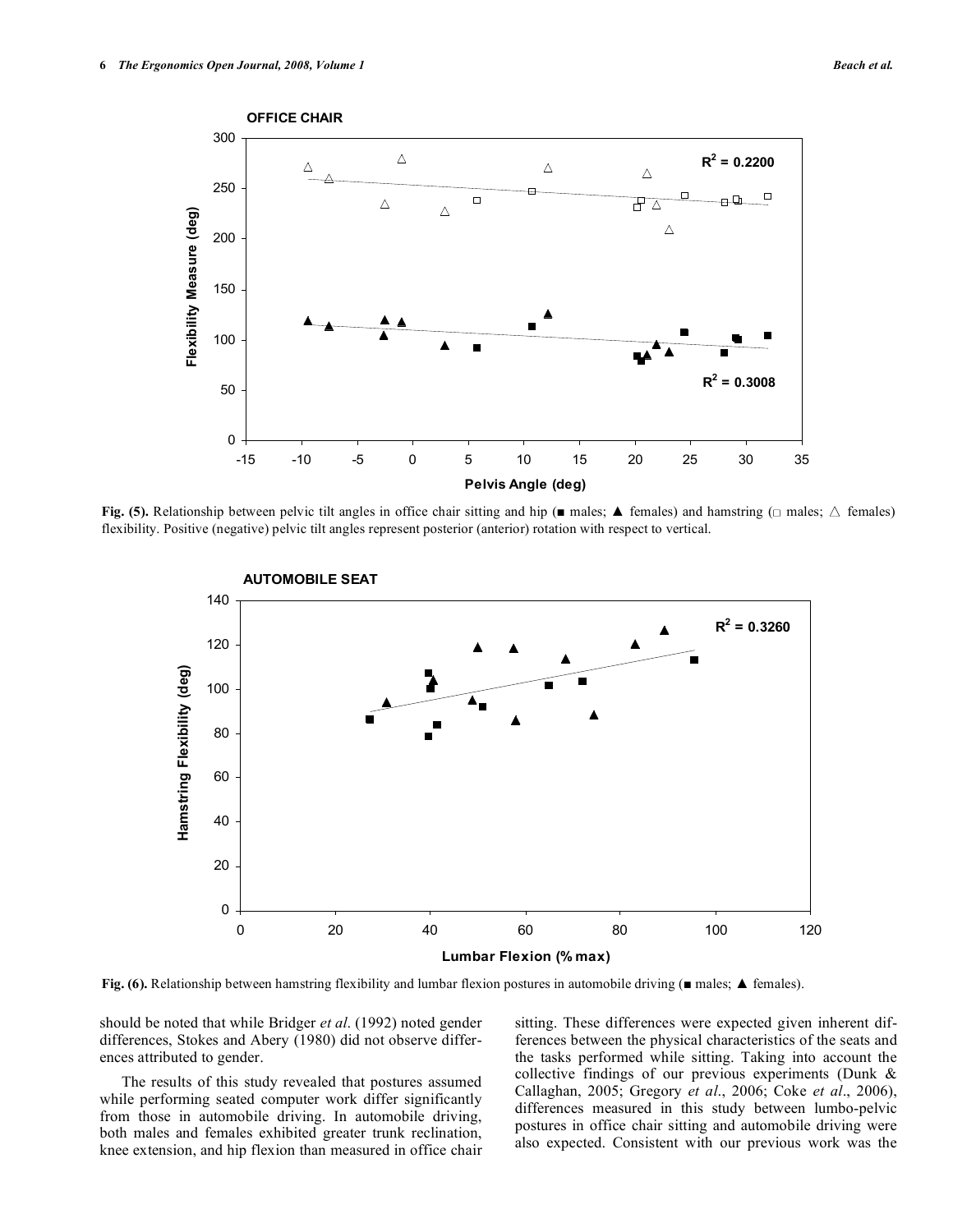observation that lumbo-pelvic postures varied differently between males and females when office chair sitting postures were compared to those in automobile driving, possibly related to the flexibility differences discussed above. In office chair sitting, females' pelvic postures were less changed from their orientation in standing and their lumbar spines tended to be less flexed (although not to a statistically significant level in this study sample). In automobile driving, lumbo-pelvic postures did not differ based on gender. Although it should be noted that, as reported previously (Coke *et al*., 2006), females exhibited more marked changes when adopting a seated posture compared to the orientation of the pelvis and lumbar spine in standing. One possible interpretation of these findings is that when driving an automobile, individuals must conform to the seat configuration while meeting the demands of driving. The reclined backrests and rearward-sloping seat pans of automobile seats may permit less freedom or ability of the user to adopt preferential postures, similar to how females tend to perch on the front of an office chair and avoid using a backrest (Dunk & Callaghan, 2005). In other words, individuals appear to be afforded more latitude in the lumbo-pelvic postures they adopt while performing seated computer work than when driving.

**Table 2. Summary of Flexibility Test Results. Mean (SEM) Values are Provided. Larger Magnitudes Represent Greater Flexibility** 

|            | <b>Hip Flexibility,</b><br>deg | Hamstring<br>Flexibility, deg | Sit-and-<br>Reach, cm |
|------------|--------------------------------|-------------------------------|-----------------------|
| Females    | 107(3.9)                       | 251.9(6.6)                    | 34.5(2.4)             |
| Males      | 97.2(3.4)                      | 239.8(1.4)                    | 24.9(2.6)             |
| $p$ -value | 0.0725                         | 0.1020                        | $0.0132*$             |

\*Indicates that female flexibility was significantly greater than that of males.

 No gender-based differences were observed in seated whole trunk postures, although our research group has previously documented such differences in both office chair sitting (Dunk & Callaghan, 2005) and automobile driving (Coke *et al*., 2006). Dunk and Callaghan (2005) reported that the trunks of males were more reclined than those of females while seated on office chairs without a backrest. Although the results of this study suggest that no gender-based differences exist in trunk postures while sitting on a typical office chair (i.e., one with a backrest), it should be noted that the trunk angle was calculated here based on hip and shoulder markers as opposed to the C7/T1 and L4/L5 vertebral joint centres used by Dunk and Callaghan (2005). Evidently, the choice to sacrifice anatomical fidelity in this study was due to the impracticality of using standard methods in the measurement of trunk postures when a backrest was present. In the examination of automobile driving postures, Coke *et al*. (2006) observed that the trunk of males was approximately 5.5 degrees more reclined than that of females. Although a similar trend was reflected in the data of the present study, the 3.6 degree difference in mean trunk postures between the genders was not statistically significant.

 Unfortunately, there are few other studies against which direct comparisons can be made to the data collected in this study. Specifically, relatively few direct gender-based comparisons of seated postures have been conducted, and most related experiments have examined postures assumed under conditions not necessarily representative of those in this study. Consistent with previous findings in our laboratory (Dunk & Callaghan, 2005; Gregory *et al*., 2006) and those of others (Bridger *et al*., 1992), O'Sullivan *et al*. (2006) reported that females exhibited greater posterior pelvic tilt and lumbar flexion when sitting on stable and unstable support surfaces. However, similar to Bridger *et al*. (1992), O'Sullivan *et al*. (2006) performed the measurements while study participants sat quietly in the absence of any other task requirements (e.g., computer or deskwork). Although it is recognized that standardization of testing postures is desirable for experimental control, it was decided in this study to examine postures that may be more representative of those in the field. To reflect current ergonomic recommendations, initial adjustments were made to the computer workstation in this study, but individuals were subsequently permitted to perform the computer task as they would without further restrictions. Similarly, in the automobile driving simulator, once individuals performed initial adjustments (to mimic their normal driving preferences), participants were free to perform the driving task with the provision that both hands be used to control the steering wheel. Depending on one's viewpoint, arguments can be made for both experimental approaches (i.e., highly constrained *vs* mildly constrained testing conditions). Carcone & Keir, (2007) reported no gender differences in seated lumbar postures while participants performed a computerized typing task. But, because the chair was not adjustable in their study, it is possible that postures assumed by the study participants were not characteristic of those preferred in the field.

## **4.3. Clinical Implications and Further Limitations**

 The flexed curvature of the lumbar spine has been suggested as one potential cause of LBP associated with sitting (Wilder & Pope, 1996). When the lumbar spine is flexed, nociceptive mechanisms associated with tensile strain of posterior intervertebral ligaments and discs have been hypothesized as a viable source of LBP (Callaghan & Dunk, 2002). Using a lumbar roll to reduce the degree of lumbar flexion has been shown to relieve LBP while seated (Williams, Hawley, McKenzie, & Van Wijmen, 1991), lending indirect support for the idea of postural pain syndromes. Also linked with flexion-induced strains of intervertebral ligaments and discs in sitting is increased pressurization of the nucleus pulposus (Nachemson 1981). If lumbar flexion is sustained, it is conceivable that annular fibres of the posterior intervertebral disc can become damaged. Kelsey (1975) and Videman, Nurminen, and Troup (1990) both concluded that individuals with occupations characterized by periods of prolonged sitting or driving may be more likely to present with damaged intervertebral discs. Further, when sitting for prolonged periods, other potential pain- or injury-generating mechanisms are plausible. For instance, static loading of low-back tissues in sitting may interfere with disc nutrientwaste exchange (Holm & Nachemson, 1983), reduce lumbar extensor muscle oxygenation (McGill, Hughson, & Parks, 2000), or have potentially adverse changes in the mechanical and sensory-motor functioning of low-back tissues during and following sitting (Solomonow, 2006). It is not yet known in what postures these hypothetical pain- and/or in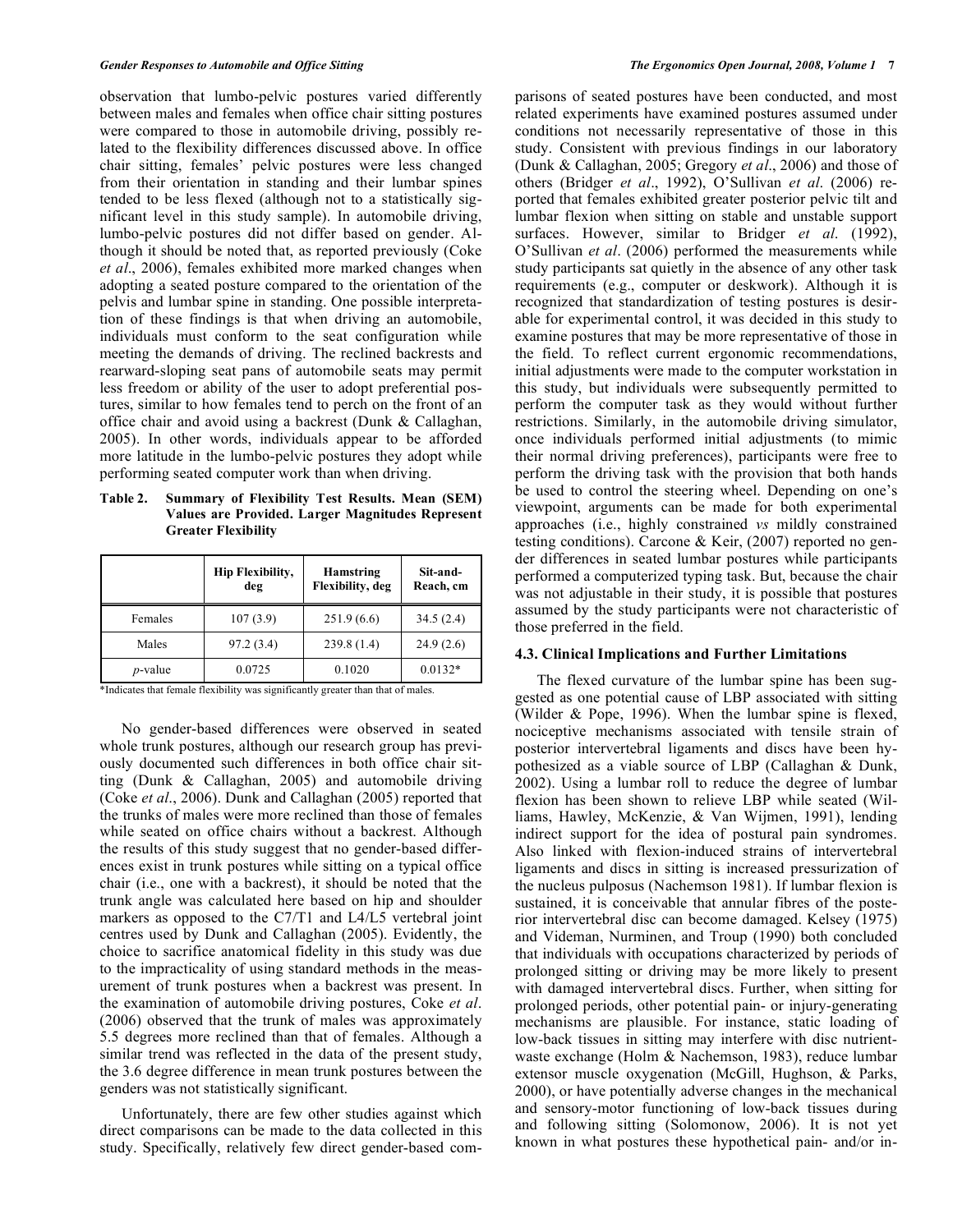jury-generating mechanisms may be applicable in sitting, but there is evidence of passive tissue loading at lumbar flexion angles comparable to those measured in this study (Callaghan & Dunk, 2002). Combining the findings of this study with those of other research efforts (Dunk & Callaghan, 2005; Gregory *et al*., 2006; Coke *et al*., 2006), it is possible that males and females could be exposed to different LBPgenerating mechanisms associated with office chair sitting or automobile driving given the gender-based postural differences noted. However, to our knowledge, it is unknown whether gender-based differences exist in LBP reporting in either of the aforementioned seated exposures. Perhaps some of the controversy regarding the strength of associations between LBP and sitting (Hartvigsen, Leboeuf-Yde, Lings, & Corder, 2000) is related to variation induced by gender differences not always being considered.

 Although causation cannot be inferred from correlation analyses, it may be hypothesized that improving hip or hamstring flexibility could assist in maintaining office chair lumbo-pelvic postures that are less deviated from their neutral orientation in standing. To our knowledge, this notion has yet to be tested. Of course, reducing lumbar spine flexion in sitting could also be achieved through seat re-design (e.g., Makhsous, Lin, Hendrix, Hepler, & Zhang, 2003). In this study, it was decided to focus on inherent characteristics of individuals studied (i.e., gender and flexibility). It should again be stressed that although increased hamstring flexibility may be beneficial in office chair sitting, it may not be beneficial for improving automobile driving lumbo-pelvic postures.

 Assuming the existence of a non-coincidental relationship between the variables studied, it is also acknowledged that habitual postures of individuals who sit for long periods may in fact lead to changes in hamstring length. For instance, gender-based differences in pelvic and sacral morphology are well-documented (Tague, 1992; Patriquin, Loth, & Steyn, 2003; Tague, 2005), possibly influencing lumbopelvic sitting postures and related functional tissue adaptations. Other gender-based anthropometric differences could also exist that may influence lumbo-pelvic sitting postures and/or flexibility. For example, those with longer thighs have been shown to exhibit greater lumbar flexion while seated (Link *et al*., 1990). Additional work is required to determine whether differences in body size or other anthropometric differences between males and females are primarily responsible for gender-specific sitting postures or flexibility.

 The suitability of using accelerometers in the characterization of seated lumbo-pelvic postures has been discussed elsewhere (Coke *et al*., 2006). Briefly, while individuals performed the same simulated driving task that was reported in this study, Coke *et al*. (2006) simultaneously collected kinematic and kinetic data from three different measurement systems, one of which was the accelerometer-based posture measurement system used in this study. Coke *et al*. (2006) concluded that data from all three systems provided consistent information. Evidently, convergence on the same interpretation does not imply that accelerometer-based postural measurements accurately reflect lumbo-pelvic kinematics. However, work in our laboratory (Singer *et al*., 2007) has revealed strong correlations between lumbo-pelvic posture measurements derived from accelerometers and those based

on accepted optical and electromagnetic methods (skinmounted markers). Moreover, accelerometers have been shown to be effective for inclinometry (Hansson *et al*., 2001), and inclinometer-based measures of lumbar curvature have previously been shown to agree well with radiographic measurements of vertebral rotations (Adams, Dolan, Marx, & Hutton, 1986).

 For a number of reasons, results of this study may have limited generalizability. Given that this study was conducted on a small number of participants who were sampled from a university student population, it is possible that findings reported here may not apply to older occupational populations who may have previous musculoskeletal injuries, different functional abilities and structural characteristics, or who are habitually exposed to longer durations of office chair sitting and automobile driving. Results of this study provide justification for future studies in which these limitations could be addressed.

# **5. CONCLUSIONS**

 Results of this study suggest that individuals with lower hip and hamstring flexibility experience greater posterior pelvic tilt in office chair sitting, but more lumbar spine flexion in automobile driving. Given that differences exist between males and females with respect to various indices of hip, hamstring, and low-back flexibility, it is possible that gender-based differences observed in seated lumbo-pelvic postures are related to inherent differences in flexibility. Also noteworthy was the hypothesis that individuals appeared to be afforded more ability to adopt a wider range of preferred lumbo-pelvic postures while performing seated computer work than when driving. With apparent increases in sedentary occupational and recreational activities, more studies are warranted to determine if gender-based postural differences in sitting are related to other anthropometric differences, or if improving hip and specifically hamstring flexibility would help to avoid potential risky lumbo-pelvic postures hypothesized to be a source of LBP in office chair sitting.

#### **ACKNOWLEDGEMENTS**

 Funding for this work was provided by the National Science and Engineering Research Council of Canada and the AUTO21 Network of Centres of Excellence (Government of Canada). Dr. Jack Callaghan is supported by a Canada Research Chair in Spine Biomechanics and Injury Prevention.

## **REFERENCES**

- Adams, M.A., Dolan, P., Marx, C., & Hutton, W.C. (1986). An electronic inclinometer technique for measuring lumbar curvature. *Clinical Biomechanics 1*, 130-134.
- Barlow, A., Clarke, R., Johnson, N., Seabourne, B., Thomas, D., & Gal, J. (2004). Effect of massage of the hamstring muscle group on performance of the sit and reach test. *British Journal of Sports Medicine 38*, 349-551.
- Beach, T.A.C., Parkinson, R.J., Stothart, J. P., & Callaghan, J.P. (2005). Effects of prolonged sitting on the passive flexion stiffness of the *in vivo* lumbar spine. *The Spine Journal 5*, 145-154.
- Bridger, R.S., Wilkinson, D., & Van Houweninge, T. (1989). Hip joint mobility and spinal angles in standing and in different sitting postures. *Human Factors 31*, 229-241.
- Bridger, R.S., Orkin, D., & Henneberg, M. (1992). A quantitative investigation of the lumbar and pelvic postures in standing and sitting: Interrelationships with body position and hip muscle length. *International Journal of Industrial Ergonomics 9*, 235-244.